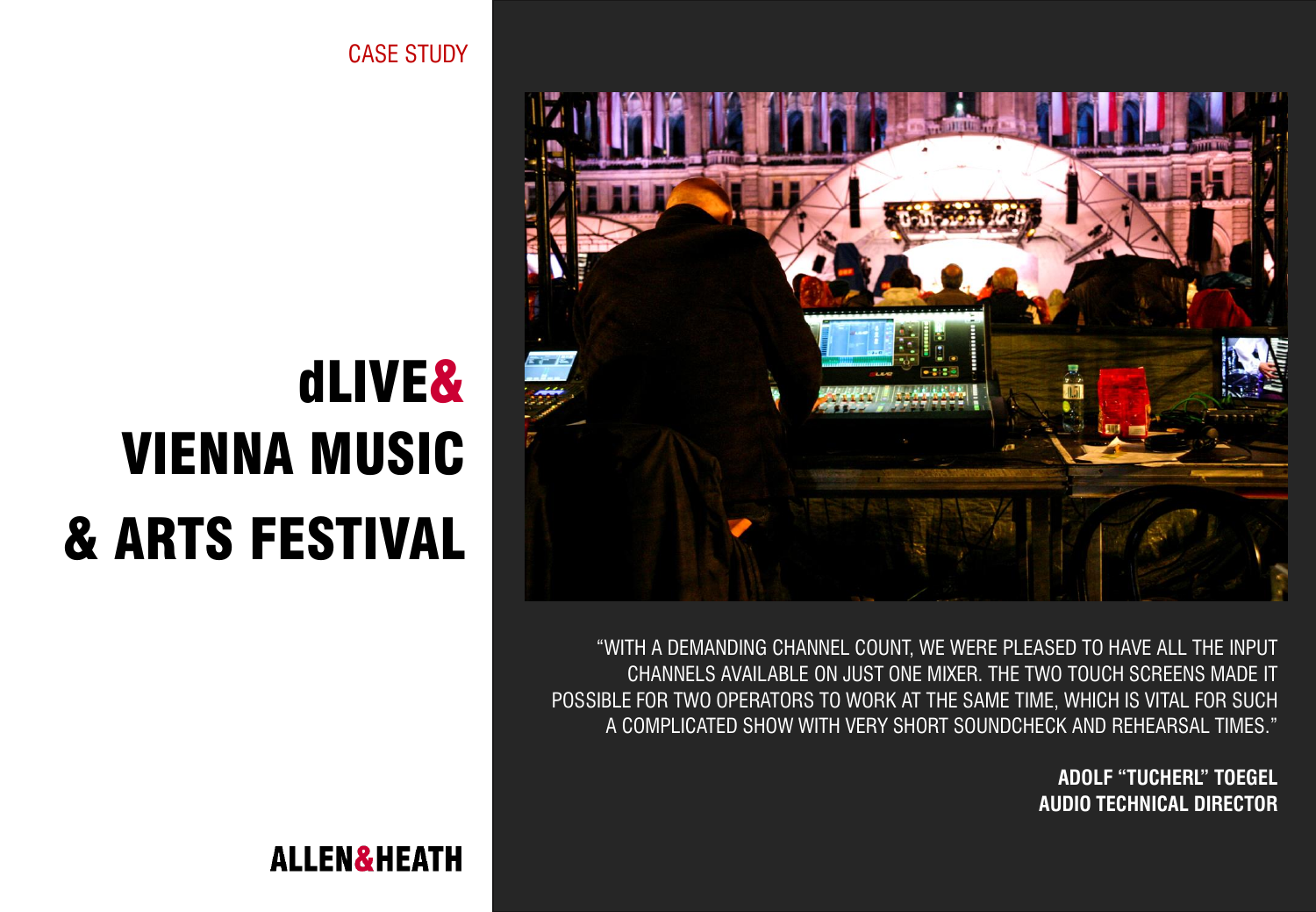

# dLIVE& VIENNA MUSIC & ARTS FESTIVAL

### **The Requirement**

The grand opening ceremony of the annual Vienna Music and Arts festival is held on a large open air stage in front of the historical City Hall in Vienna's Rathaus Square. The event hosts about 50,000 people live on site, plus millions on the screens as it is broadcasted live in three countries.

The 2016 event featured performances from the finest folk musicians from across Europe, which comprised a total of eight bands and one choir requiring audio design and production.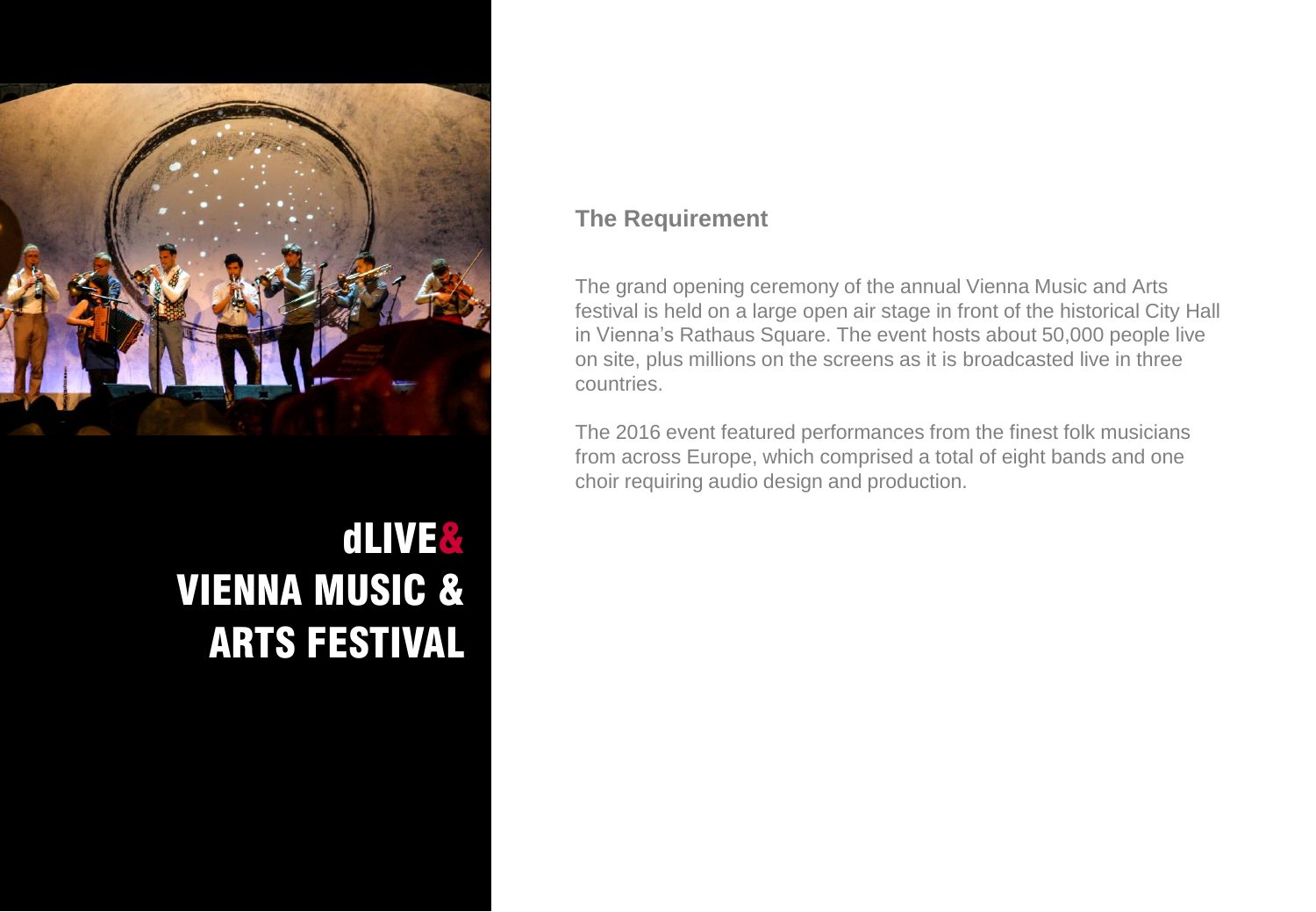### **The Solution**

The show was set up with a revolving stage, divided in half for quicker changeovers between acts.

The audio team employed the new dLive system at FOH, comprising a S5000 Control Surface and DM32 MixRack. iLive systems were also employed as a monitor mixer, and a third mixer for monitoring of the 41 channels of radio microphones, which were mostly mounted directly on the instruments and required careful frequency management and control.

In previous years, various iLive mixers were used at the event to achieve the amount of mixing channels required but dLive could manage all requirements on the one system.

Ethersound cards were installed in the MixRacks to build a ring topology for the distribution of the input channels to all mixers.



\